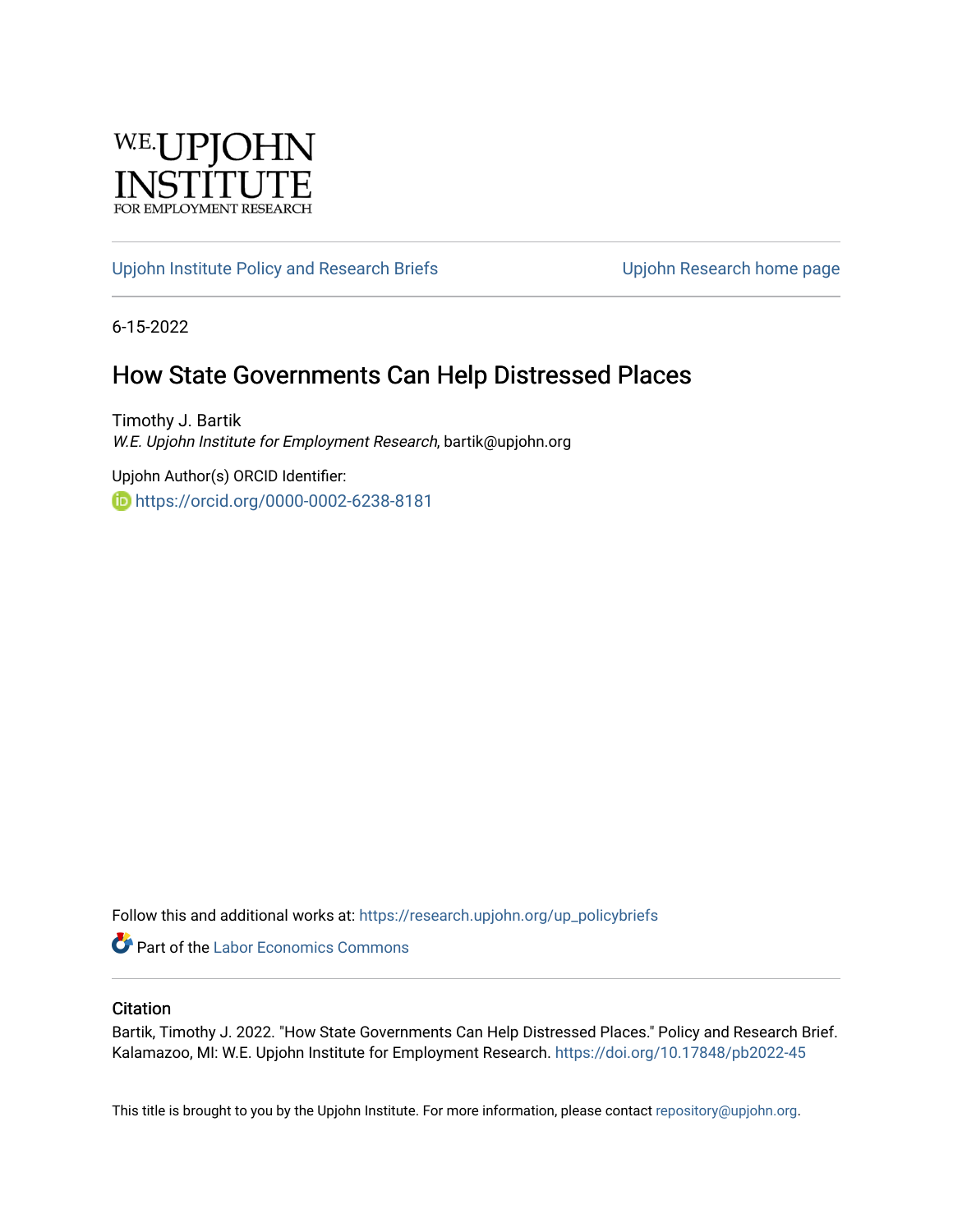

# POLICY BRIEF

## **How State Governments Can Help Distressed Places**

*Timothy J. Bartik* 

#### **BRIEF HIGHLIGHTS**

■ *Distressed places are of two types: 1)* local labor markets *that lack jobs and 2)* neighborhoods *with lower employment rates than their local labor market.*

■ *Distressed local labor markets are helped by local job creation, which is best done through customized business services, such as customized training or manufacturing extension services.*

■ *Distressed neighborhoods are not best helped by neighborhood jobs, as most such jobs will not go to residents. Residents need services to increase job access: better transport, training, and child care.*

■ *Significantly helping distressed places would cost \$21 billion annually for distressed local labor markets and \$9 billion for distressed neighborhoods, with that funding level maintained for at least 10 years.*

■ Because \$30 billion is less than 3 *percent of state taxes, most states can afford to address this problem.\*

■ Geographic targeting is more *politically feasible if aid includes most of a state and funds are targeted based on the jobs needed to boost the employment rate to full employment.*

**For additional details,** see Upjohn Intitute Technical Report No. 22-044 at [https://](https://research.upjohn.org/up_technicalreports/44) [research.upjohn.org/up\\_technicalreports/44.](https://research.upjohn.org/up_technicalreports/44) **D**istressed places, which have low employment-to-population ratios (employment rates), are a big problem in America. Consider local labor markets: multicounty areas that contain most commuting flows, such as metro areas or rural commuting zones. About two-ffhs of all Americans live in local labor markets whose employment rate for prime-age workers (ages 25–54) is more than 5 percentage points below full employment.

For neighborhoods, about one-ffh of all Americans live in census tracts whose prime-age employment rate is more than 5 percentage points below their local labor market's average.

These low employment rates cause major social problems: substance abuse, crime, and family stress.

Helping distressed local labor markets requires diferent policies than helping distressed neighborhoods. In a distressed local labor market, job creation will raise employment rates, with plausibly half of the jobs going to local nonemployed residents.

Local job creation is most cost-efectively accomplished by providing businesses with "customized services" such as infrastructure, customized job training, and business advice programs—including manufacturing extension services. Such customized services have less than one-third the cost-per-job-created of business tax incentives.

In contrast, in a distressed neighborhood, more neighborhood jobs will not much help the neighborhood's residents, as most neighborhood jobs are not held by residents.

Residents of distressed neighborhoods can best be helped by services to increase job access, including better transportation, job training, and child care.

Signifcantly boosting employment rates in distressed local labor markets and neighborhoods requires spending tens of billions of dollars per year and maintaining that level of spending for 10 years. In Bartik (2022), I outline a proposal for how such "placebased jobs policies" can be pursued by state governments. Annual costs over all states would amount to \$30 billion.

State governments can afford a combined \$30 billion a year for distressed places. Such costs are less than 3 percent of state taxes and could be paid for by replacing business tax incentives.

However, these reforms to state economic development policies require state governments to embrace targeting, which has proven to be politically difcult. To overcome the political difficulties of targeting, one approach is to aid most places-but to target them by allocating per capita funds based on how many jobs a place is short of full employment.

#### **Nature and Scope of the Distressed Places Problem**

To begin with, some defnitions:

*• Local labor markets* are one or more counties that together contain most local commuting flows. These commuting flows spread changes in labor market conditions throughout the market.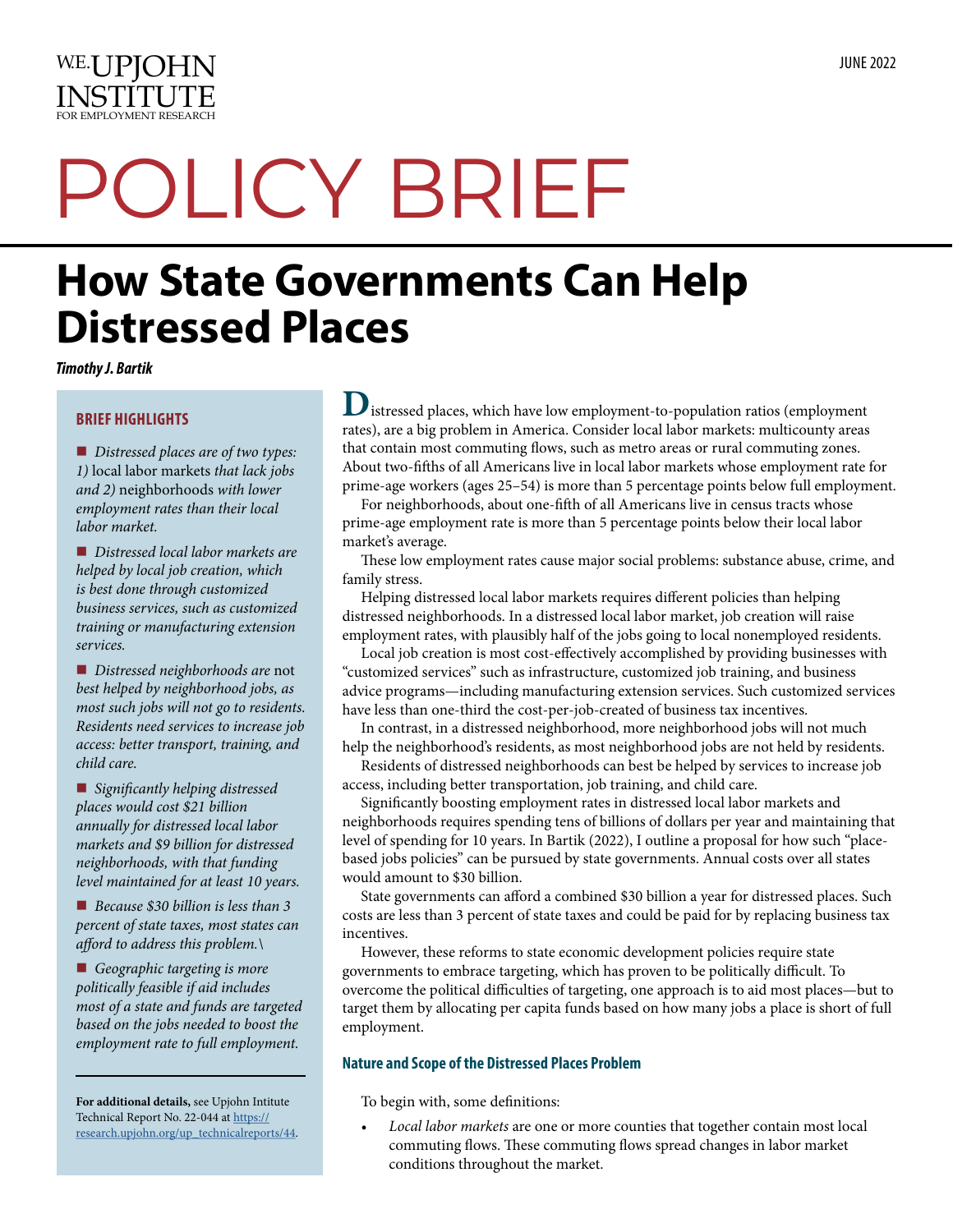#### **How State Governments Can Help Distressed Places**

**Bringing up all distressed places to full employment requires more than 11 million added jobs.** 



- *Neighborhoods* are one or more census tracts that make up the area that is most relevant to a child's development.
- *The prime-age employment rate* is the employment-to-population ratio of persons aged 25-54. This rate avoids biases in comparing places with different shares of students or retirees.
- *Full employment* is the maximum employment rate achievable without incurring signifcant adverse consequences. In this brief, full employment is defned as a prime-age employment rate of 82.8 percent; 10 percent of the U.S. population lives in local labor markets that exceed this employment rate.

About 10 percent of all Americans live in severely distressed local labor markets, defned as those whose prime-age employment rate is at least 10 percentage points below full employment. Another 30 percent live in moderately distressed local labor markets, which are at least 5 percentage points below full employment (see Map 1).

About 10 percent of Americans live in neighborhoods whose employment rates are at least 10 percentage points below the rate in their local labor market. The distressed neighborhood share is much higher in some cities: 20 percent in Philadelphia, 49 percent in Detroit.

Bringing all neighborhoods and local labor markets up to full employment would require adding 11.3 million jobs.

Low employment rates cause many social problems. This brief's map is similar to maps showing the prevalence of "deaths of despair"—for example, fatalities resulting from substance abuse (Case and Deaton 2020). The map also bears a likeness to maps of neighborhoods that predispose their child residents to lower odds of adult success (Chetty et al. 2020).

#### **Map 1 Distressed Local Labor Markets**



NOTE: See Bartik (2022) for a discussion of how local labor markets are defned. SOURCE: Author's calculations.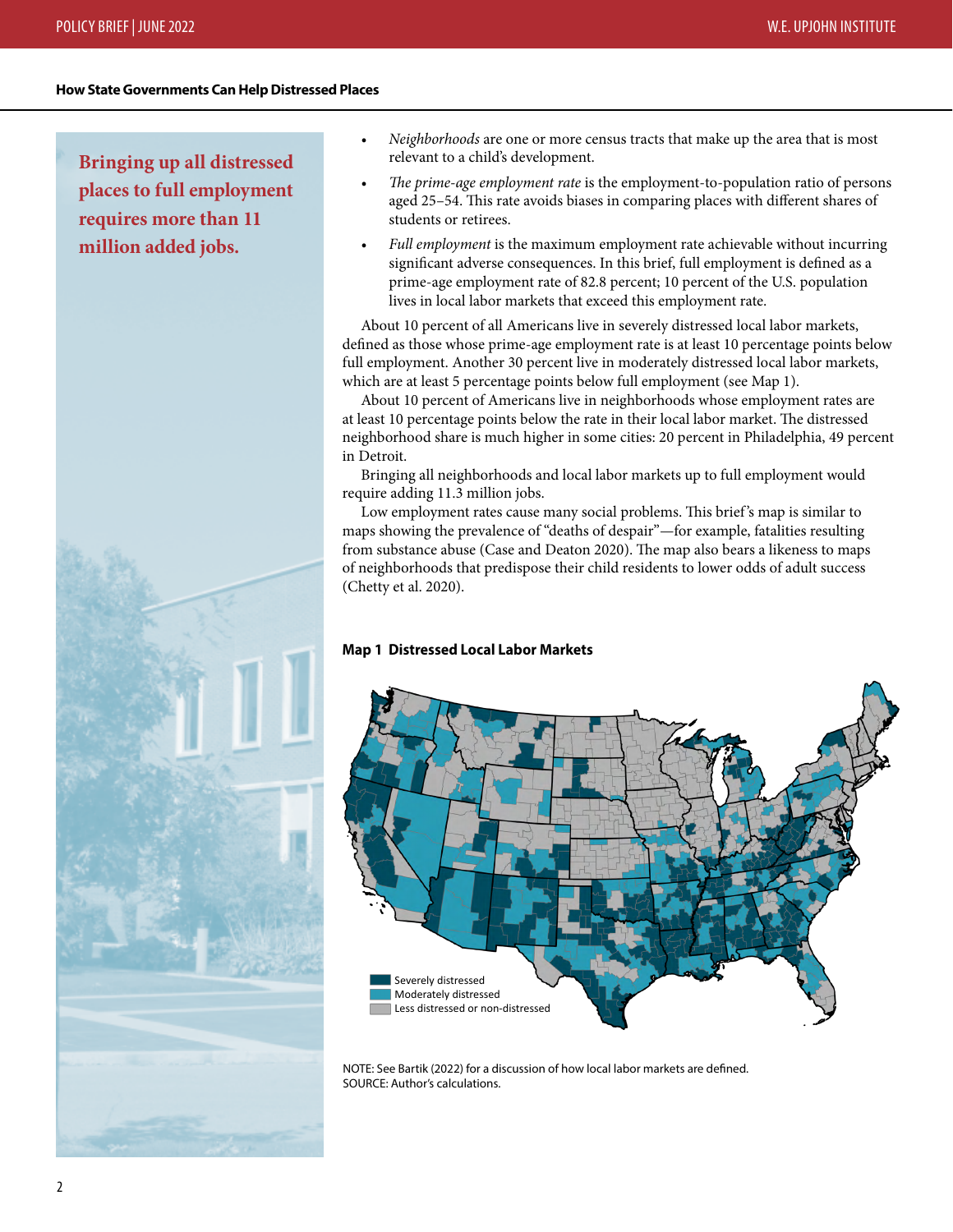**State governments can signifcantly increase employment rates in their distressed places at an annual cost of less than 3 percent of state taxes.** 



#### **The Cost and Size of the Solution**

To help distressed local labor markets, the most cost-efective solution is to create local jobs by providing individual businesses with *customized business services*: infrastructure; business real estate such as business parks, brownfeld redevelopment, or business incubators; customized job training that local community colleges provide for individual businesses' needs; and business advice programs—manufacturing extension or small business development centers—that help businesses adopt better practices or fnd new markets.

Customized business services can create jobs at a cost of less than \$55,000 per job—less than one-third the cost per job of business tax incentives (Bartik 2022). These services provide needed help for many small businesses. Conversely, incentives ofen go to large businesses that would have made the same location decision without the incentives.

In distressed local labor markets, it is feasible for more than half of new jobs to go to residents, so the cost per extra job for residents is less than \$110,000. This is far less than the social benefts of a new job—such benefts comprise not only the worker's future earnings but also societal benefts such as lower crime and stronger families.

One means of helping residents of distressed neighborhoods obtain jobs throughout the local labor market is by providing *job access services*: better public transit, reliable used cars, job information and training, child-care information and subsidies, and caseworkers to increase job retention.

Job access services are more efective than tax breaks for stimulating neighborhood investment and job creation. Plopping jobs down in a neighborhood does not much help residents. Most jobs in any neighborhood are not held by residents, and most residents fnd jobs outside their neighborhood.

Job access services can help residents get jobs at less than \$70,000 per extra job opportunity (Bartik 2022). Higher neighborhood employment rates provide children with better role models and job contacts.

Using these cost-efective policies to help distressed places, the annual costs of any policy solution depend on the ambitiousness of the goals. In Bartik (2022), I outline a program for each state government that includes all local labor markets below full employment and most neighborhoods below their local labor market average, but it targets per capita aid based on a place's distress.

Specifcally, the program provides state block grants to local labor markets based on their distress levels, as well as discretionary state grants to local governments to help distressed neighborhoods. Afer 10 years, the program would increase local employment rates enough to provide 3.6 million jobs, or about one-third the number needed to bring distressed places up to full employment. Some 2.4 million of these jobs would be due to local labor market grants, and 1.3 million to neighborhood grants.

Total annual costs for all states would come to \$30 billion annually—\$21 billion for local labor markets and \$9 billion for neighborhoods. This \$30 billion cost is affordable, as it is less than 3 percent of overall state taxes. Many states could cover the required costs by replacing their business tax incentives.

While it is affordable, the effort to significantly increase employment rates in a distressed place is not cheap. If it costs \$70,000 or \$110,000 to get one resident into a job, a big boost in employment rates in a distressed place will ofen have annual costs of more than \$100 per capita.

#### **State Targeting of Distressed Places: Why and How**

But why involve state governments rather than the federal government? State government involvement can be argued for pragmatically: waiting for federal action at scale is a fool's gambit. State control allows for greater fexibility. Local needs should shape the design of business services and resident services.